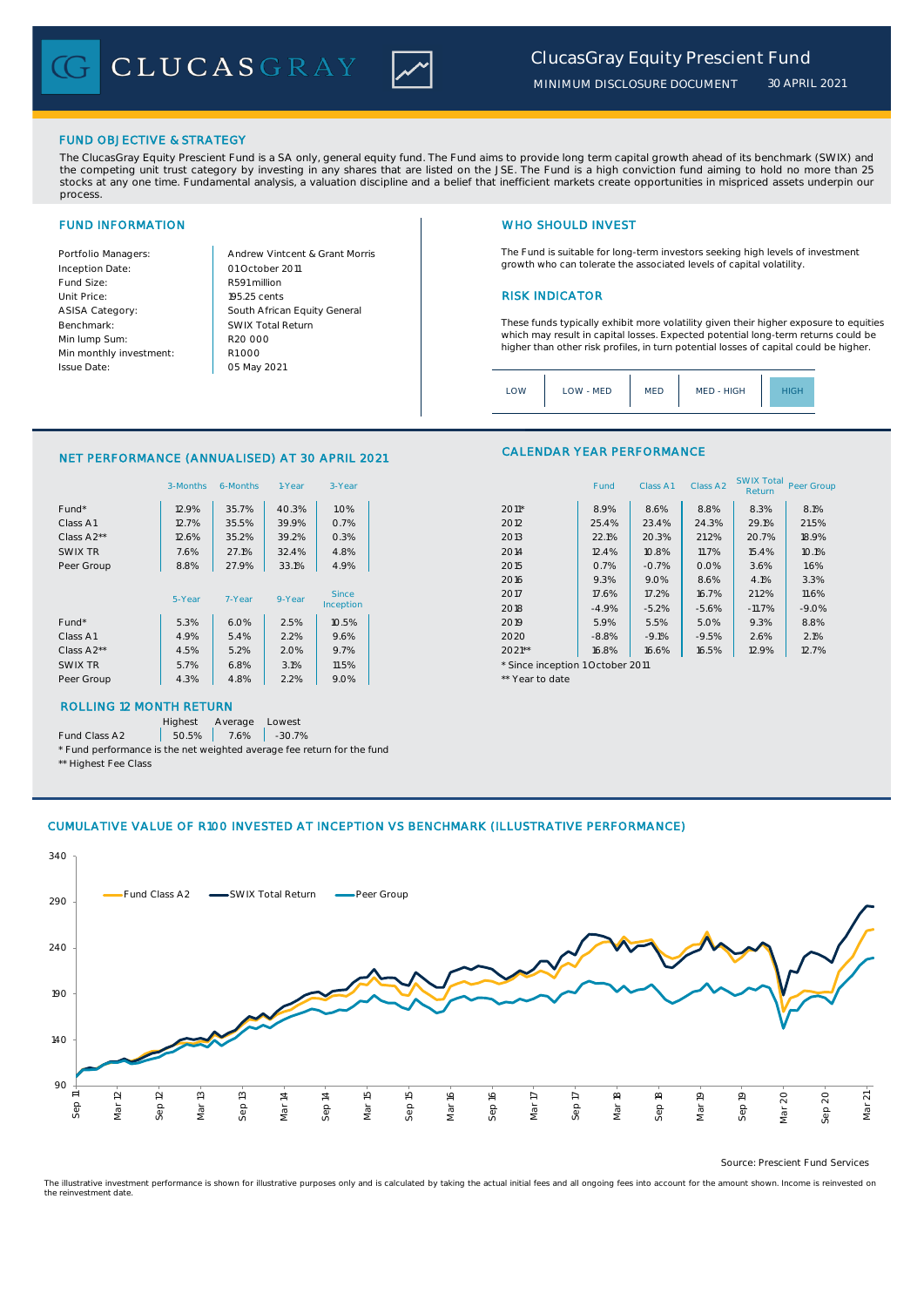**CLUCASGRAY** 



*MINIMUM DISCLOSURE DOCUMENT 30 APRIL 2021*

| Naspers                 | 7.4% |
|-------------------------|------|
| ABSA Group              | 6.5% |
| Anglo American          | 5.4% |
| <b>Standard Bank</b>    | 5.3% |
| <b>MTN</b>              | 5.2% |
| Brit AM Tobacco         | 4.6% |
| Long4Life               | 3.9% |
| <b>Exxaro Resources</b> | 3.9% |
| Reunert                 | 3.8% |
| Motus Holdings          | 3.7% |



# DISTRIBUTIONS FEE STRUCTURE

|                               |                     |                                     | Class A <sub>2</sub> | Class A |
|-------------------------------|---------------------|-------------------------------------|----------------------|---------|
| <b>Distribution Frequency</b> | Annually            | TFR                                 |                      |         |
| <b>Distribution Date</b>      | 01 April            | Annual Management Fee (excl. VAT)   | .30%                 | 0.90%   |
| Last Distribution             | 6.48 cents per unit | Other Cost                          | 0.04%                | 0.04%   |
|                               |                     | VAT                                 | 0.20%                | 0.14%   |
|                               |                     | Total Expense Ratio (incl. VAT)     | .53%                 | 1.07%   |
|                               |                     | Transaction Costs (incl. VAT)       | 0.21%                | 0.21%   |
|                               |                     | Total Investment Charge (incl. VAT) | 1.74%                | 1.28%   |
|                               |                     |                                     |                      |         |

### MONTHLY COMMENTARY

The powerful global equity rally off the 2020 Covid crisis lows has continued into 2021, with the MSCI World Index having gained 10% year to date. During the period under review, the Fund has adhered to its policy objective. The ClucasGray Equity Prescient Fund has enjoyed a strong quarter, gaining 12.9%, outperforming both the JSE Swix (+7.6%) and the General Equity peer group (+8.8%). The Fund is now up over 35% in the last 6 months, and 40% over the last year, in both cases well ahead of the Swix and peers.

Whilst the drivers of quarterly performance have been broad based, a number of companies performed well for the Fund - most notably Motus (+48%), MTN (+46%), Reunert<br>(+27%) and Sabvest (+55%). In addition Massmart, Distell aligned, with some holdings lagging the broader market rally. The likes of British American Tobacco, Adcock, Ethos, Standard Bank, Old Mutual and Naspers declined in the<br>quarter. In most cases, we continue to believe their weightings where appropriate.

At one stage in January the Fund had four resources companies in the top ten holdings, but given the extraordinary performance, and potentially elevated risks building, only Anglos and Exxaro remain in the top ten. Over the last while, we exited our holding in Billiton and Mr Price, and reduced weightings in a number of other companies, following<br>a very strong rally in their share prices. We r from current levels.

There have been many times over the years when our portfolios have looked different to both peers and the indices - this is not by design, but by leveraging off our<br>investment process, and by looking for underexplored oppo that look different. It is an approach that has served our clients well over time, but perhaps not all the time.

The ClucasGray Equity Prescient Fund was launched in October 2011. As highlighted on the fact sheets, the Fund has outperformed the general equity peer group over most<br>periods since inception. The Fund has delivered a comp opportunity set that has currently been presented to South African investors, the current composition of the fund and our view of prospective returns, we believe that the<br>fund is well placed to continue to deliver on its i

We encourage you to read our April 2021 Commentary available on our website www.cgam.co.za for more detail on our current thoughts and portfolio positioning.